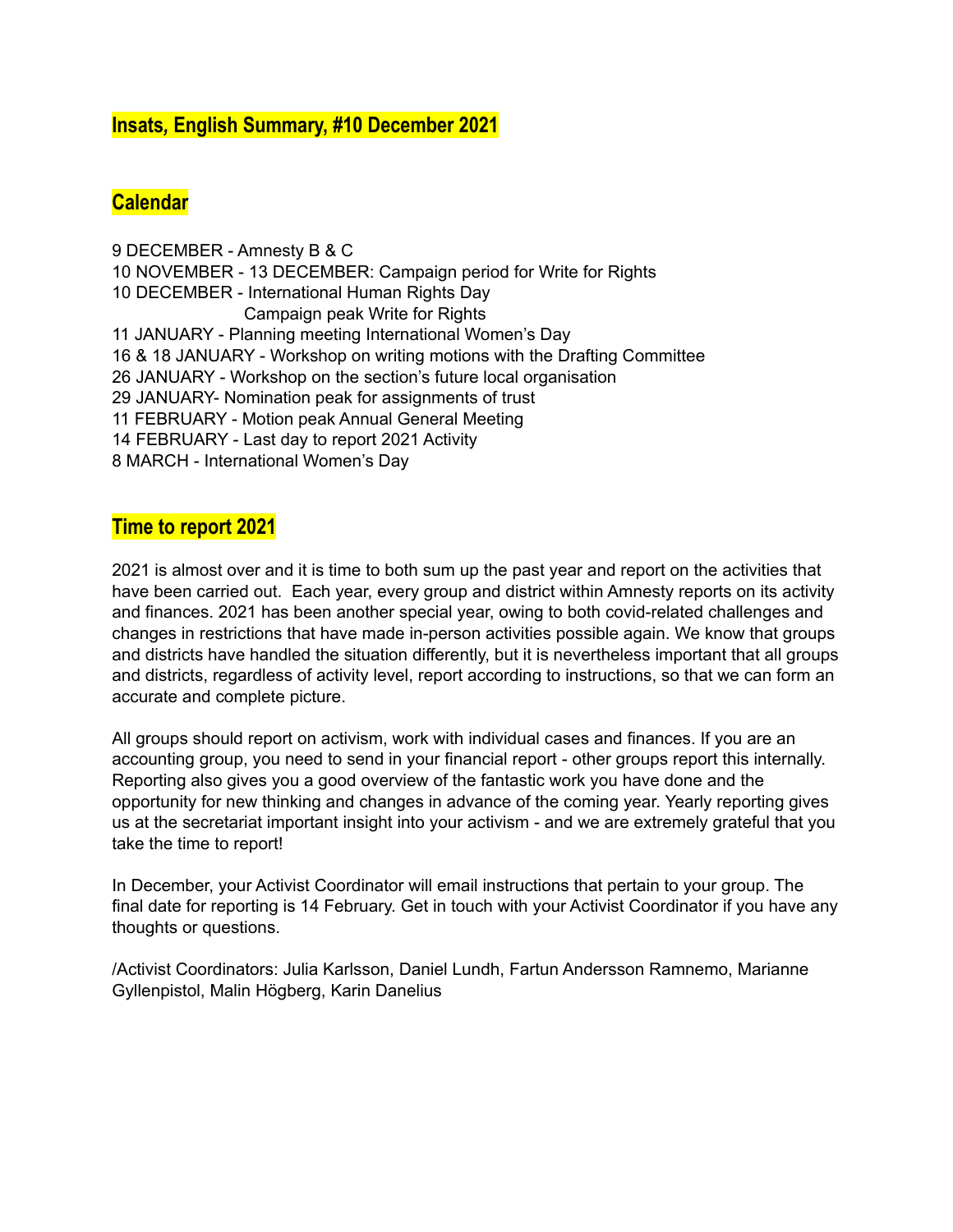# **Write for Rights, stand up for freedom of speech and the right to protest!**

10 December, International Human Rights Day, is right around the corner! You surely haven't missed the opportunity to sign up for this year's Write for Rights?

Write for Rights is Amnesty's yearly global campaign during which the whole movement focuses on mobilising as many people as possible. This year, we are focusing on the right to peacefully protest by drawing attention to individuals whose rights have been violated in connection with protests.

You can find the form and all the information at: [aktivism.amnesty.se/delta-i-en-aktion/sff/.](https://aktivism.amnesty.se/delta-i-en-aktion/sff/)

You can also find material connected to individual cases, as well as images from social media, video clips, reports, news articles, documentaries, example letters, etc., which you can use in your campaigning or simply for your own interest. All this material is available here: [aktivism.amnesty.se/delta-i-en-aktion/materialbank/](https://aktivism.amnesty.se/delta-i-en-aktion/materialbank/).

#### **Gift Cards as part of the Write for Rights campaign**

During December, we usually sell Gift Cards in order to raise funds for our work and this year you have the opportunity to take part in this fundraiser! Read more about Gift Cards [here.](https://aktivism.amnesty.se/uploads/cms_page_media/589/Aktivister%20-%20Infoflyer%20Copy.pdf)

Fartun Andersson Ramnemo / [fartun.andersson-ramnemo@amnesty.se](mailto:fartun.andersson-ramnemo@amnesty.se)

#### **The world's biggest human rights campaign turns 20!**

Write for Rights began 20 years ago in Warsaw, Poland, when a group of friends decided to celebrate International Human Rights Day on 10 December, 2001 with a 24-hour letter-writing campaign. Growing from 2,326 letters in 2001 to 4.5 million letters, tweets and signatures in 2020, Write for Rights has become the world's biggest human rights campaign.

Read more [here.](https://www.amnesty.org/en/latest/impact/2021/11/write-for-rights-celebrating-20-years-of-change/)

Fartun Andersson Ramnemo / [fartun.andersson-ramnemo@amnesty.se](mailto:fartun.andersson-ramnemo@amnesty.se)

### **World Cup in Qatar: here's where we are now**

In 2021, we began in earnest our campaigning against Qatar and FIFA in advance of the coming World Cup in 2022. At the time of writing, there is exactly a year before the referee blows the whistle in the opening match, and with much work left to do, it is also important to reflect over what we've accomplished so far.

Since the campaign began, we've received over 22, 000 signatures, which shows the importance (and power) of reaching out through various channels, both in local squares and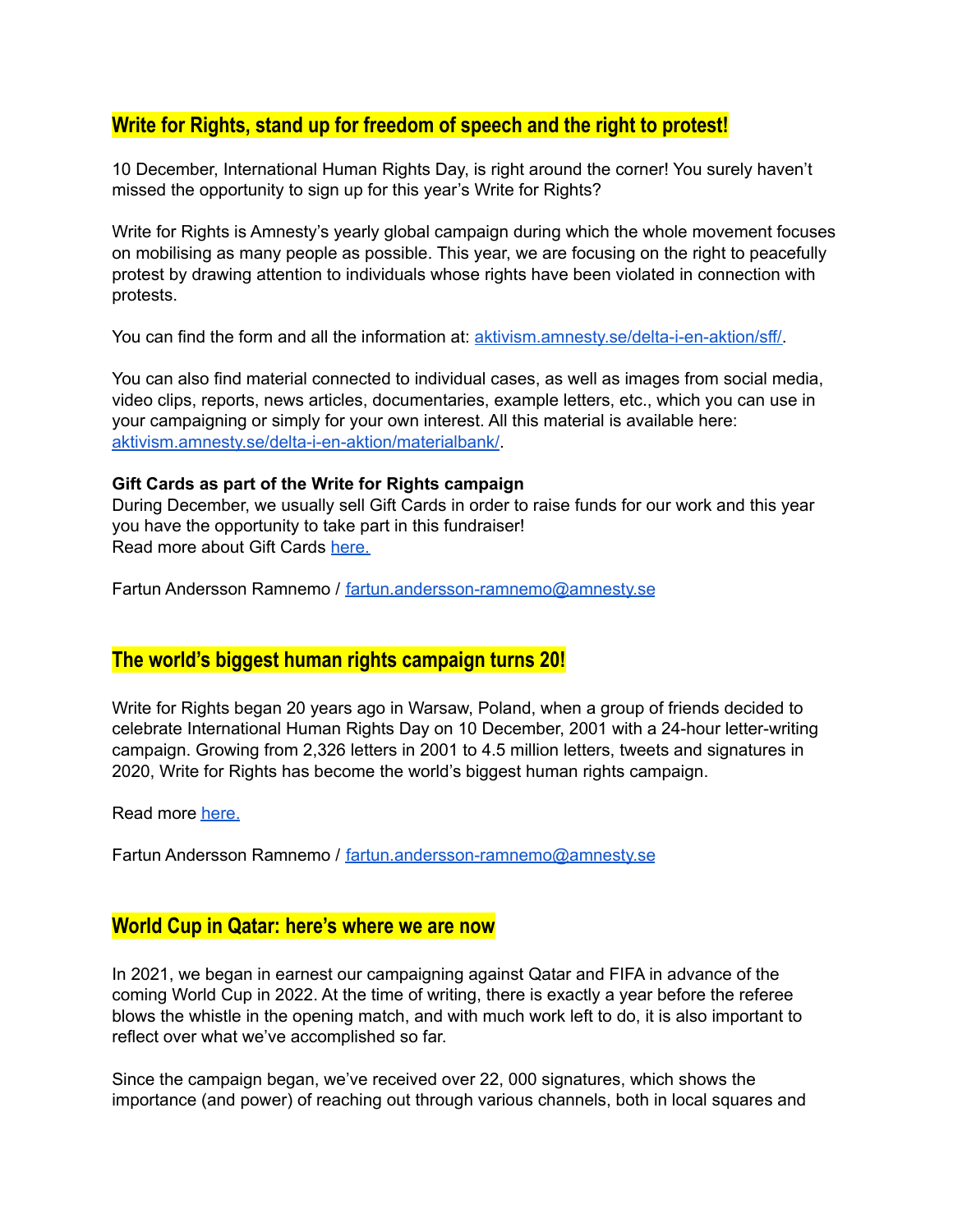streets as well as through social media. The signature collecting will conclude soon and be presented to FIFA's chair in mid-December. The issue of migrant workers' rights has been discussed in all the major newspapers and programs in Sweden. In addition, we have had continuous contact with the Swedish Football Association and carried out training for players on the Swedish national team. We are thrilled to announce that this fall, the Swedish Football Association, together with its sister organisations in Scandinavia, sent an open letter to FIFA entirely in line with and referring to the demands stipulated in our reports.

Although the Swedish team did not qualify directly for the World Cup, it will participate in the playoffs (24-25 March, 2022), which creates another opportunity to get the word out about migrant workers' rights. Feel free to get in touch with ideas for how to make our campaign as visible as possible during this time!

Daniel Lundh / [daniel.lundh@amnesty.se](mailto:daniel.lundh@amnesty.se)

### **Time for Change: What we've accomplished and where we're heading**

During the spring of 2019, Amnesty started work against sexual violence in Sweden, Denmark, Norway and Finland. In our report we identified various barriers to rape-survivors' receiving justice and support. In Sweden, we first focused on deficiencies in police work, and this fall we have focused on survivors' right to support and care. This September, organisers together with activists around the country were assigned different regions and during the autumn they have lobbied for the inclusion of care for survivors of rape in regional party programs next year. Later this spring, when the party's candidate lists are complete, we can focus on candidates in regional elections.

As the election year is fast approaching, we see International Women's Day (8 March) as a golden opportunity to highlight the question of care and support for survivors of sexual violence. A planning meeting will take place on 11 January at 6PM, during which time we decide on a framework for activities in advance of 8 March. Are you interested in women's rights? How about taking part in the planning for one of our major campaigns? Sign up here: [aktivism.amnesty.se/forms/planering-8-mars/](http://aktivism.amnesty.se/forms/planering-8-mars/)

Julia Karlsson / [julia.karlsson@amnesty.se](mailto:julia.karlsson@amnesty.se)

## **Annual General Meeting 2022**

In advance of the Annual General Meeting, you can nominate candidates for positions of trust in the board of Amnesty International Sweden. You can also write motions to influence which questions will be discussed at the meeting.

#### **Do you want to be involved in leading Amnesty into the future?**

As an elected representative for Amnesty Sweden, you are entrusted by members with leading and developing the world's largest human rights organisation.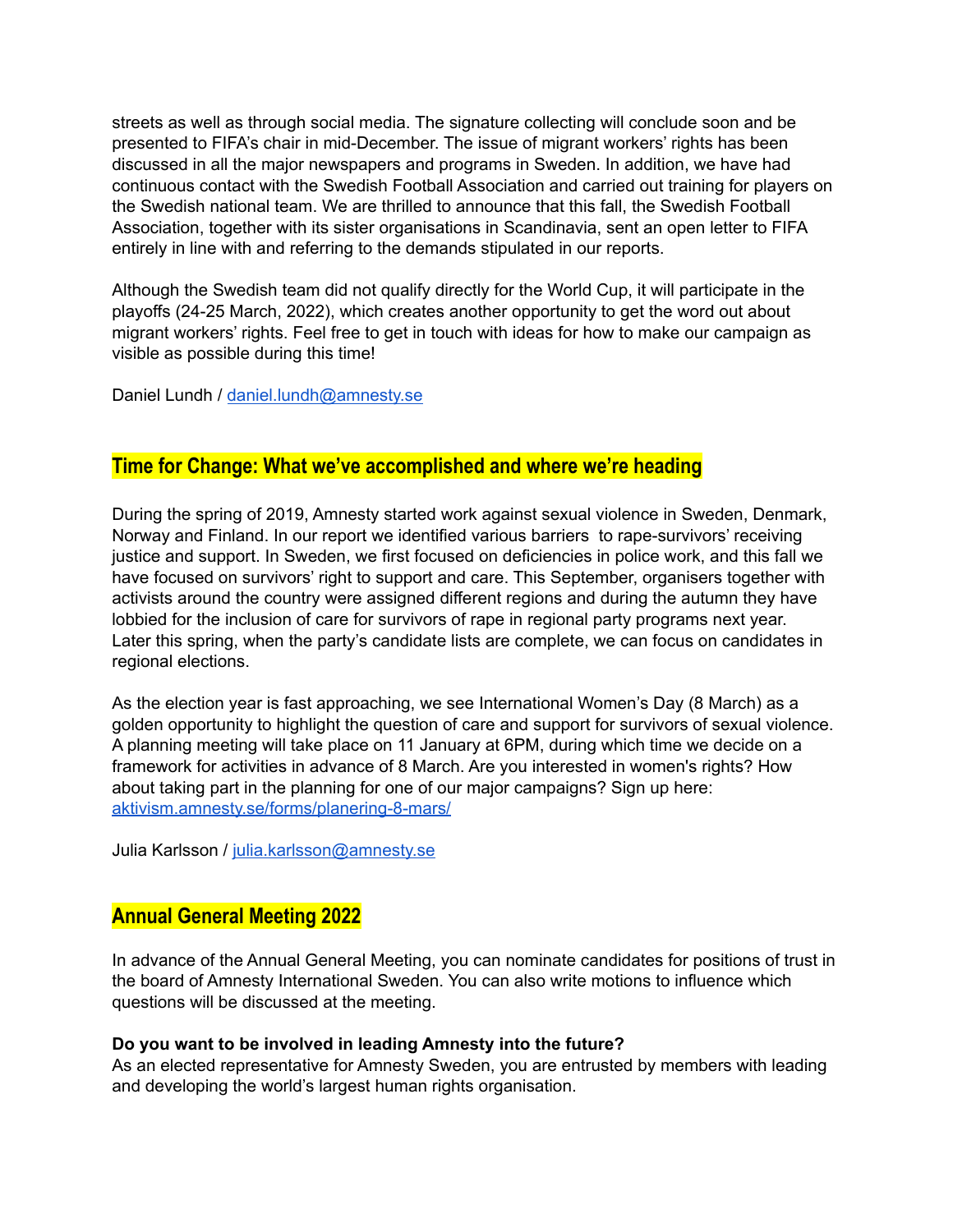We work for equality and antiracism and to be the change we want to see in society. To achieve this, we need to broaden our collective experience and knowledge. In advance of 2022, we are seeking those with knowledge of the grounds for discrimination. We are looking for people with various backgrounds and, therefore, previous experience as an elected representative is not required.

The Election Committee is seeking candidates for the Section Board, the Board of the Fund, the Review Committee and the Drafting Committee. Read more at [amnesty.se/kandidat](http://amnesty.se/kandidat) or contact [valberedningen@amnesty.se.](mailto:valberedningen@amnesty.se)

You can also nominate candidates to be part of The Election Committee. Send your nominations to [vv@amnest.se](mailto:vv@amnest.se).

## **Information from the Board**

#### **Equality determines who we are**

Amnesty's work is built on the conviction that everyone has an innate ability to influence their situation. Everyone is entitled to the same rights, opportunities and obligations in all areas of life - even within Amnesty itself.

In 2019, Amensty adopted a strategy by which the board chose to take social background into account, in addition to the traditional definition of equality, both because it is defined as an important factor pertaining to discrimination in international contexts, but also because we think it is an important starting point in Sweden as well. Based on the motto "Amnesty will be the change we want to see in the world!", the work has mainly been built on ensuring equality within our own organisation. Amnesty Sweden has hitherto been a relatively homogenous organisation, so we are now actively working to review everything from our broad mobilisation to our hiring process, as well as to identify and counter the existing pitfalls in recruiting processes.

We will be a better and more trustworthy human rights organisation if we comprise people with different abilities and experiences. Together we will be the change we want to see in society!

/The Section Board

# **Invitation to a workshop on the sections' future organisation on the local level**

We who work with activism and questions of engagement at the secretariat would like to invite the districts and other interested organised activists to a workshop on local organisation. This workshop is a part of our preparatory work for Amnesty's Global Strategic Framework 2022-2030. During the workshop, we will present a proposal for a future local organisation as a part of the section's organisational structure.

During the fall, a consultation process has been carried out, focusing on the prioritising of human rights in the strategy; now it is time to have a dialogue on the aspects that pertain to us